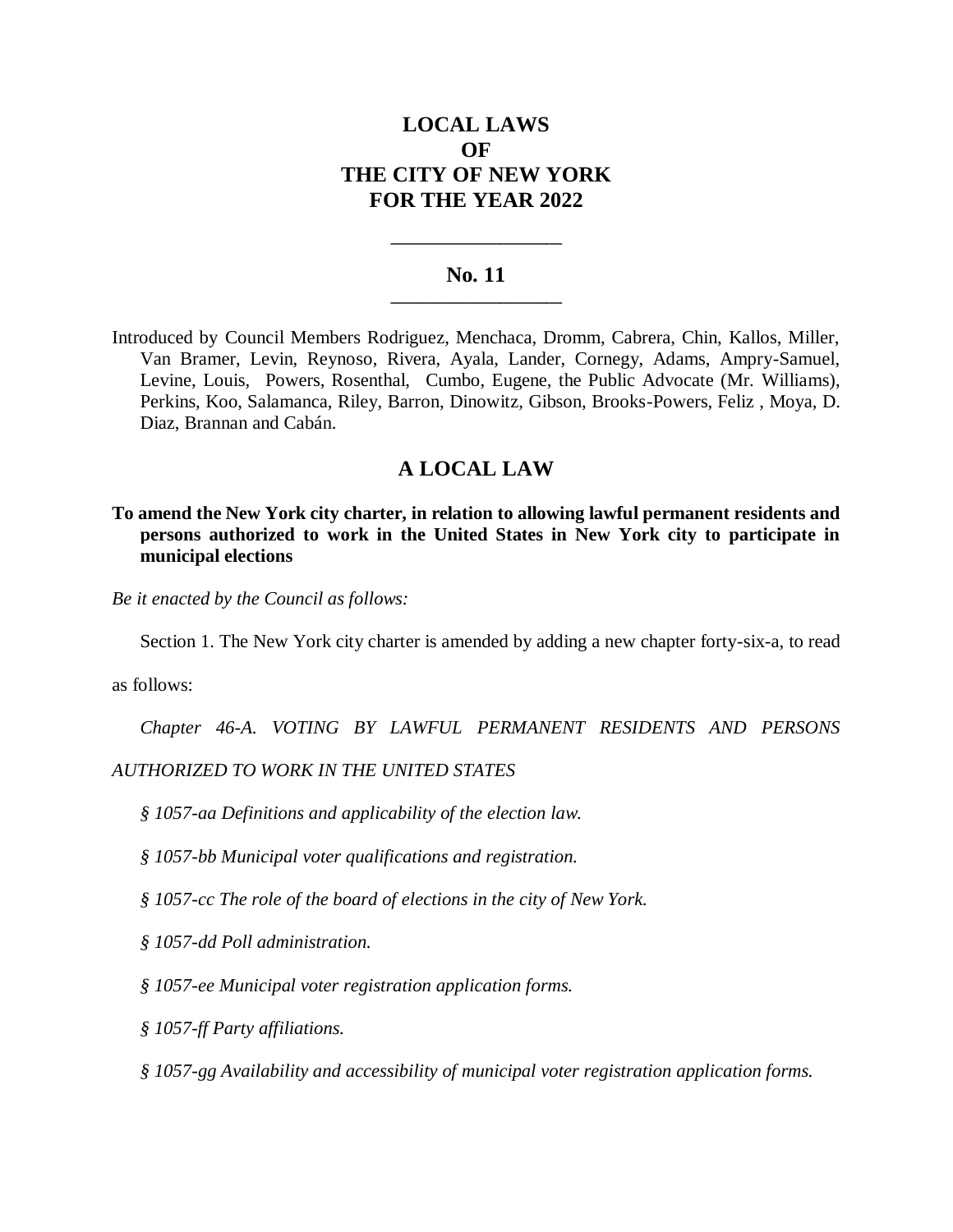- *§ 1057-hh Absentee ballot procedures.*
- *§ 1057-ii Registration and enrollment deadlines.*
- *§ 1057-jj Municipal voter notification.*
- *§ 1057-kk Notification of ability to cancel registration.*
- *§ 1057-ll Notification for individuals applying for citizenship.*
- *§ 1057-mm Change of address procedures.*
- *§ 1057-nn Confidentiality.*
- *§ 1057-oo Community participation.*
- *§ 1057-pp Transitioning to citizenship.*
- *§ 1057-qq Challenges.*
- *§ 1057-rr State and federal elections.*
- *§ 1057-ss Violations.*
- *§ 1057-tt Advisory group.*
- *§ 1057-uu Petitioning.*
- *§ 1057-vv Registration confirmation letters.*
- *§ 1057-aa Definitions and applicability of the election law.*
- *a. For purposes of this chapter, the following terms have the following meanings:*

*Municipal election. The term "municipal election" means any general, primary, or run-off election for a municipal office, any special election for a municipal office including but not limited to any election in which all candidates are nominated by independent nominating petition pursuant to the charter, and any municipal referendum.*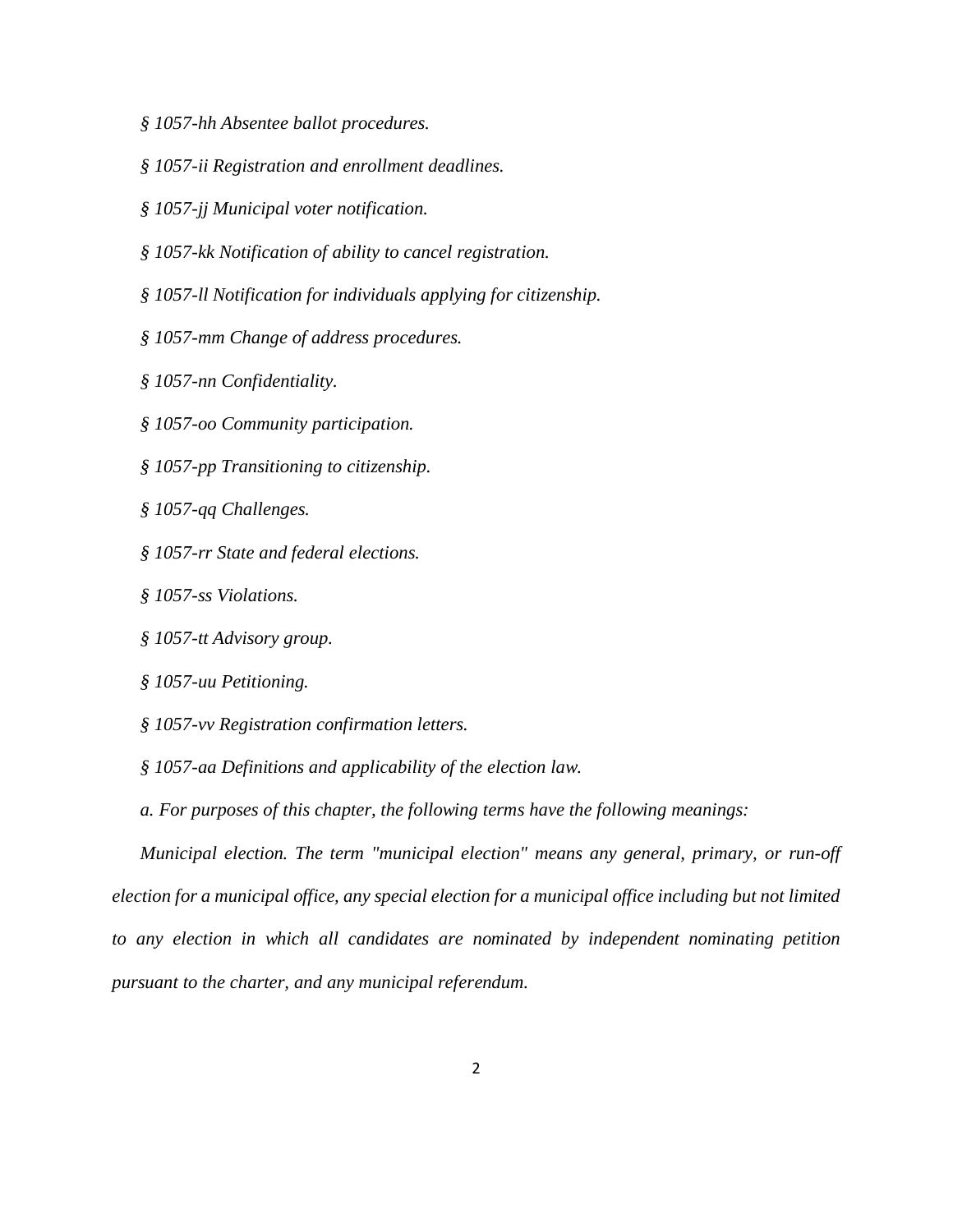*Municipal office. The term "municipal office" means the offices of mayor, public advocate, comptroller, borough president, and council member.*

*Municipal referendum. The term "municipal referendum" means an election for the approval of a local law, as defined in section 2 of the municipal home role law, submitted to the voters of the city of New York.*

*Municipal voter. The term "municipal voter" means a person who is not a United States citizen on the date of the election on which he or she is voting, who is either a lawful permanent resident or authorized to work in the United States, who is a resident of New York city and will have been such a resident for 30 consecutive days or longer by the date of such election, who meets all qualifications for registering or pre-registering to vote under the election law, except for possessing United States citizenship, and who has registered or pre-registered to vote with the board of elections in the city of New York under this chapter.*

*Municipal voter registration. The term "municipal voter registration" means the method by which the board of elections in the city of New York registers or pre-registers new municipal voters pursuant to the provisions of this chapter.*

*Municipal voting. The term "municipal voting" means the processes required under this chapter that facilitate municipal voter registration and voting by municipal voters in municipal elections.* 

*New York state board of elections voter registration application. The term "New York state board of elections voter registration application" means the application used by the New York state board of elections to register or pre-register voters under title two of article five of the New York state election law.*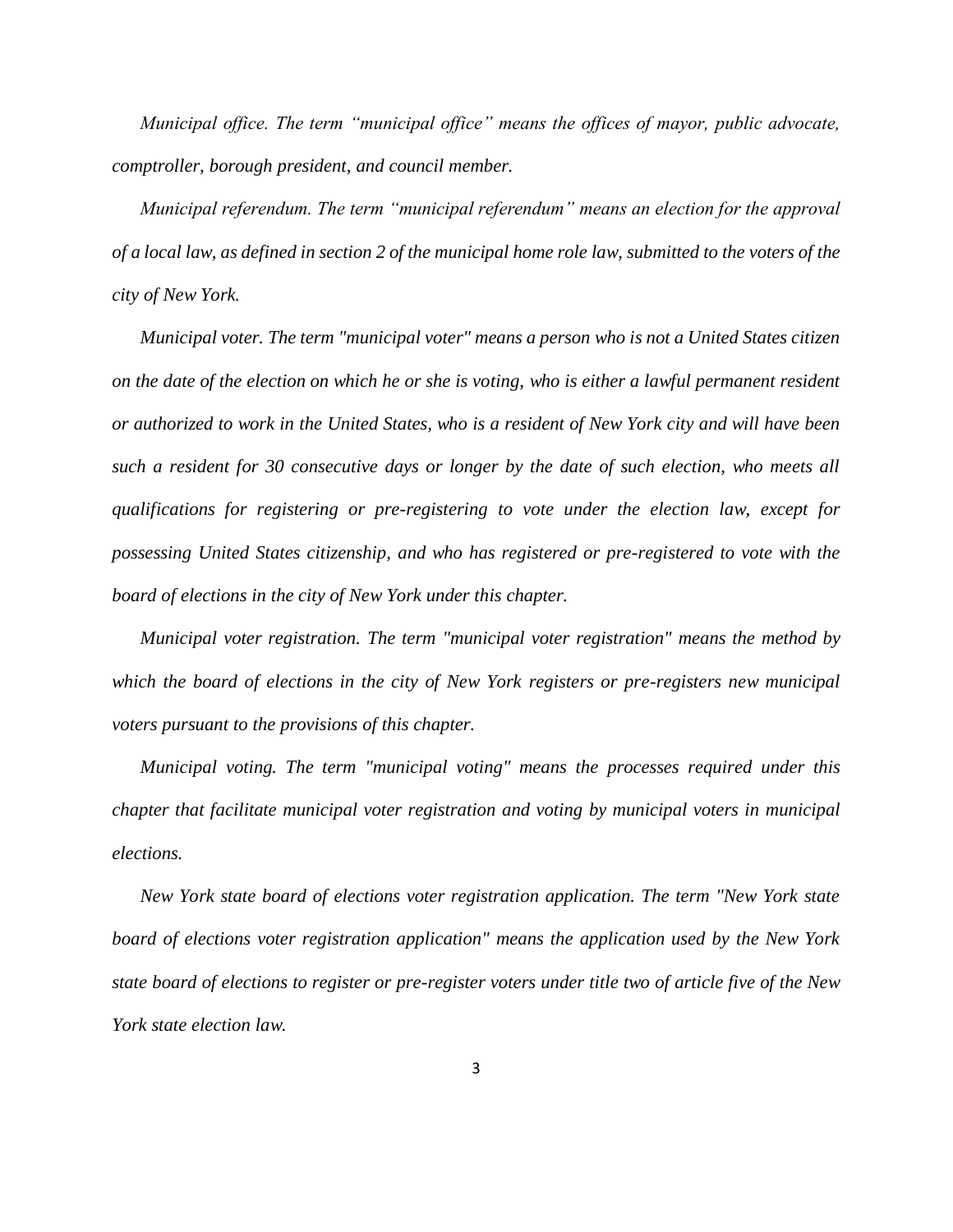*Resident of New York city. The term "resident of New York city" means a person who resides within the city of New York.*

*U.S. citizen voter. The term "U.S. citizen voter" means a person who meets all qualifications for registering or pre-registering to vote under the election law including possessing United States citizenship.*

*b. Municipal voting, as set forth in this chapter, shall be governed by applicable provisions of the election law, except that the provisions of the election law set forth in this chapter, as amended from time to time, and any successor provisions, shall apply as modified herein. References to the sections modified in this chapter shall be deemed to refer to such sections as they are so modified when and to the extent that they apply to municipal voting. References to provisions of the election law in this chapter shall be deemed to refer to any successor provisions. Provisions of the election law not specified in this chapter shall apply to municipal voting, provided however that such provisions shall not be construed to prevent or impede the application of this chapter.*

*§1057-bb Municipal voter qualifications and registration.*

*a. Consistent with the provisions of this chapter, eligible municipal voters shall have the right to vote in municipal elections and shall be entitled to the same rights and privileges as U.S. citizen voters with regard to municipal elections. All registered municipal voters shall have their names entered in the registration records maintained by the board of elections in the city of New York under article 5 of the election law for the purposes of registering and voting in municipal elections and may thereafter vote in any such election. Registrations for municipal voters entered in such records shall not contain United States citizenship data as required under 5-500 of the election law and shall be designated with an "M". Municipal voter registration records shall be filed with*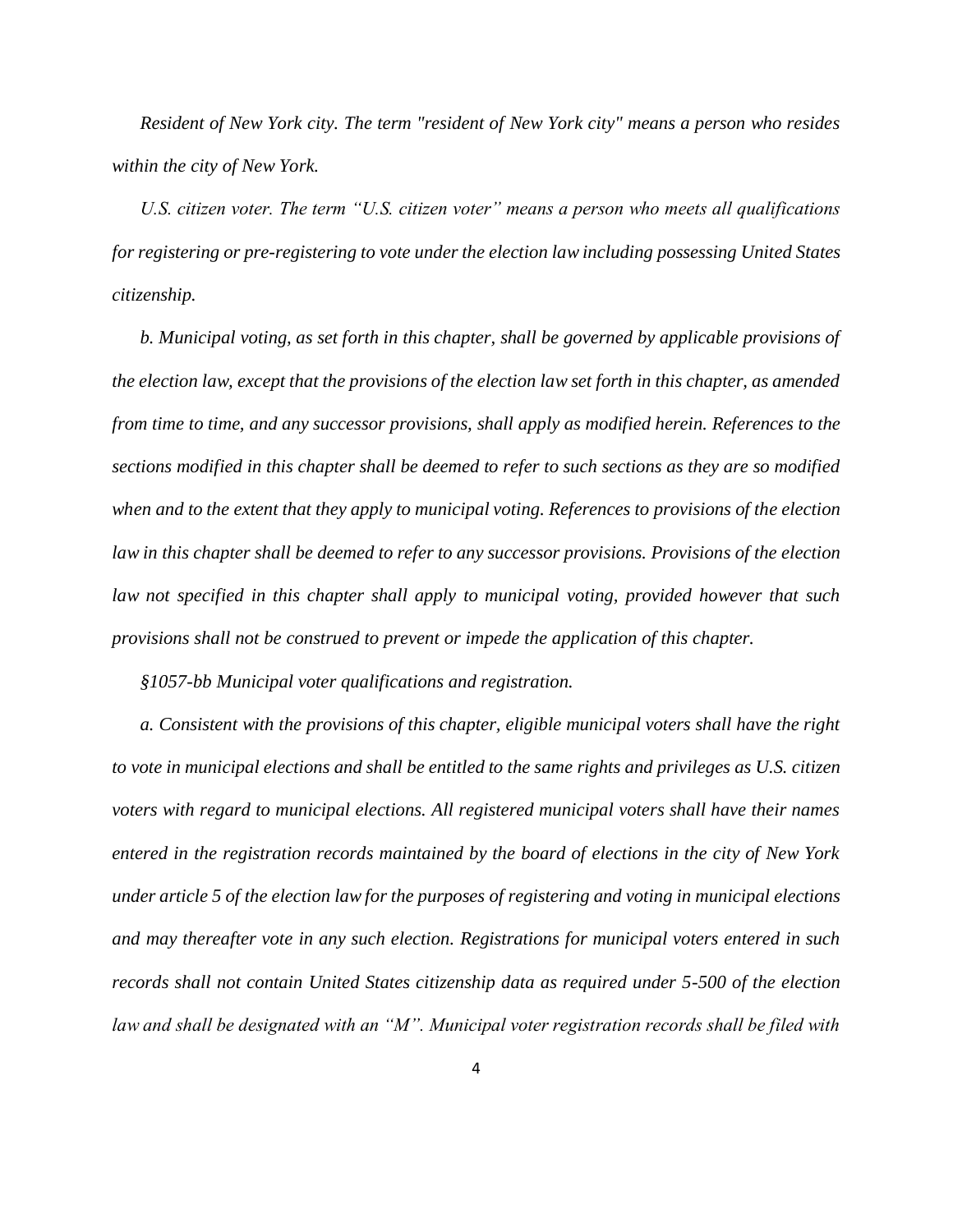*the state board of elections with such designation, to be included in any appropriate list or database in accordance with law.*

*b. Section 5-102 of the election law shall apply to municipal elections, except that the qualification of United States citizenship shall not apply to municipal voters registering to vote in municipal elections and the municipal voting processes implemented pursuant to this chapter.*

*c. References to voter qualification or voter eligibility in the election law shall be construed to include municipal voter qualifications with respect to the municipal voting processes implemented pursuant to this chapter.*

*§1057-cc The role of the board of elections in the city of New York. The board of elections in the city of New York shall adopt all necessary rules and carry out all necessary staff training to carry out the provisions of this chapter.* 

*§1057-dd Poll administration.* 

*a. For each municipal election, the board of elections in the city of New York shall produce a poll ledger or computer generated registration list that combines municipal voters and other U.S. citizen voters for each election district or poll site. Municipal voters shall not be required to form a separate line or vote in a separate location from U.S. citizen voters. The poll ledger or computer generated registration list entries for municipal voters shall be marked with an "M".* 

*b. Whenever a municipal election occurs on the same date and in the same district as an election in which a municipal voter is not eligible to vote, the board of elections in the city of New York shall produce separate municipal ballots to be distributed only to municipal voters appearing to vote on such date and in such district. Such municipal ballots shall be, as nearly as practicable, in the same form as those to be voted in the district by U.S. citizen voters during early voting or on*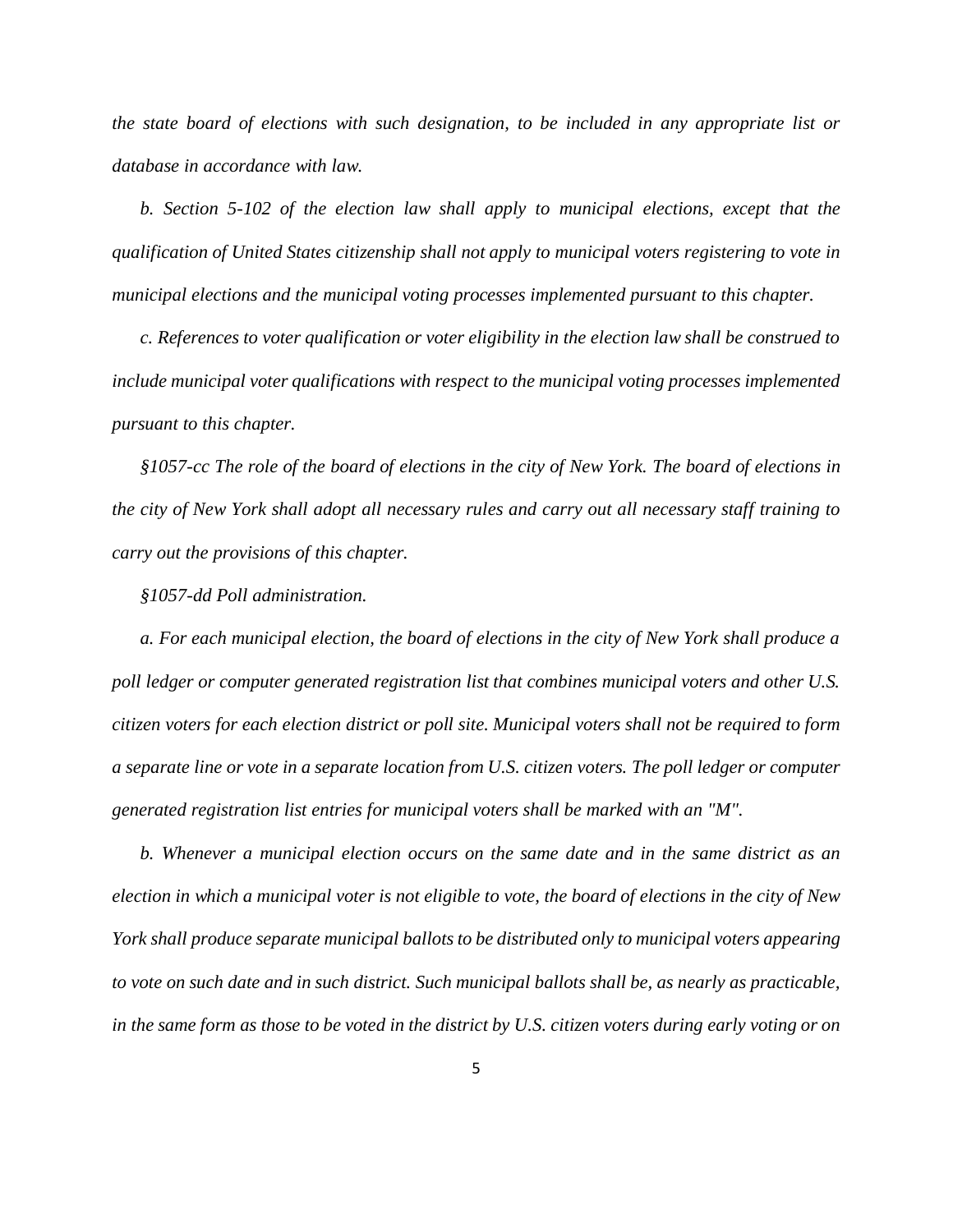*election day as provided in title 1 of article 7 of the election law, except that such ballots shall be limited to municipal elections. Such municipal ballot shall contain the words "Municipal Ballot", endorsed thereon and any other markings or unique coloration the board of elections in the city of New York deems appropriate.*

*§1057-ee Municipal voter registration application form.* 

*a. The board of elections in the city of New York shall design and distribute a municipal voter registration application form that will allow municipal voters to apply for registration, pre-registration, and change of enrollment in the manner that U.S. citizen voters may so apply to such board. Such form shall include, but need not be limited to, the following:*

*1. Notice that individuals registering or pre-registering using municipal voter forms will be registered or pre-registered to vote in municipal elections only, and expressly stating that municipal voters are not qualified to vote in state or federal elections.*

*2. Information on the qualifications to vote at the state and federal levels according to the election law, and information on how individuals who meet such qualifications can register or pre-register.*

*3. Notice that individuals who have been residents of New York city for less than 30 consecutive days by the time of the next election do not qualify to register to vote as municipal voters.*

*4. Notice that registration and enrollment is not complete until the municipal voter registration application form is received and accepted by the board of elections in the city of New York.*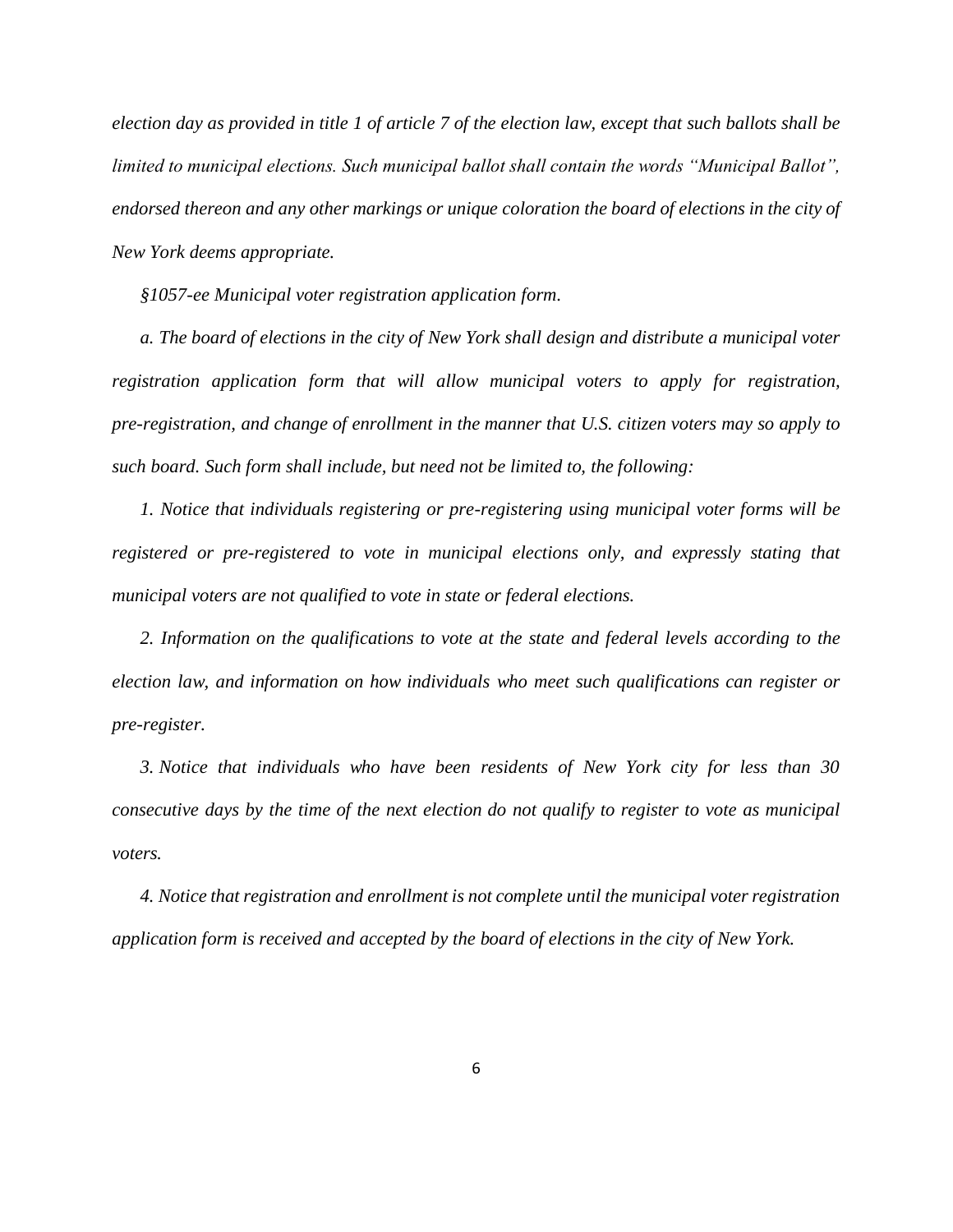*5. Notice that it is a crime, along with the attendant penalties and possible immigration consequences, to procure a false registration or to furnish false information to the board of elections.*

*6. The following notice in conspicuous type that contrasts in typography, layout or color with all other words on such form: "IMPORTANT NOTICE FOR NON-UNITED STATES CITIZENS. Any information you provide to the Board of Elections, including your name and address, may be obtained by Immigration and Customs Enforcement (ICE) and other agencies, organizations, and individuals. In addition, if you apply for naturalization, you will be asked whether you have ever registered or voted in a federal, state, or local election in the United States. You may wish to consult with an immigration attorney, an organization that protects immigrant rights, or other knowledgeable source before providing any personal information to the Board of Elections and before registering to vote in New York City. You can find a list of nonprofit organizations that specialize in protecting the rights of immigrants on the website of the New York City Campaign Finance Board. Individuals in New York City applying for United States citizenship through naturalization may request notice of their eligibility to register and to vote in New York City."*

*7. The following spaces to be filled in by the applicant:*

*(a). Space to indicate whether the applicant is a lawful permanent resident or is authorized to work in the United states and the statement "If you checked "no" in response to this question, do not complete this form."*

*(b). Space for the applicant to indicate whether or not he or she has ever voted or registered to vote as a municipal voter before and, if so, the approximate year in which such applicant last voted or registered as such and his or her name and address at the time.*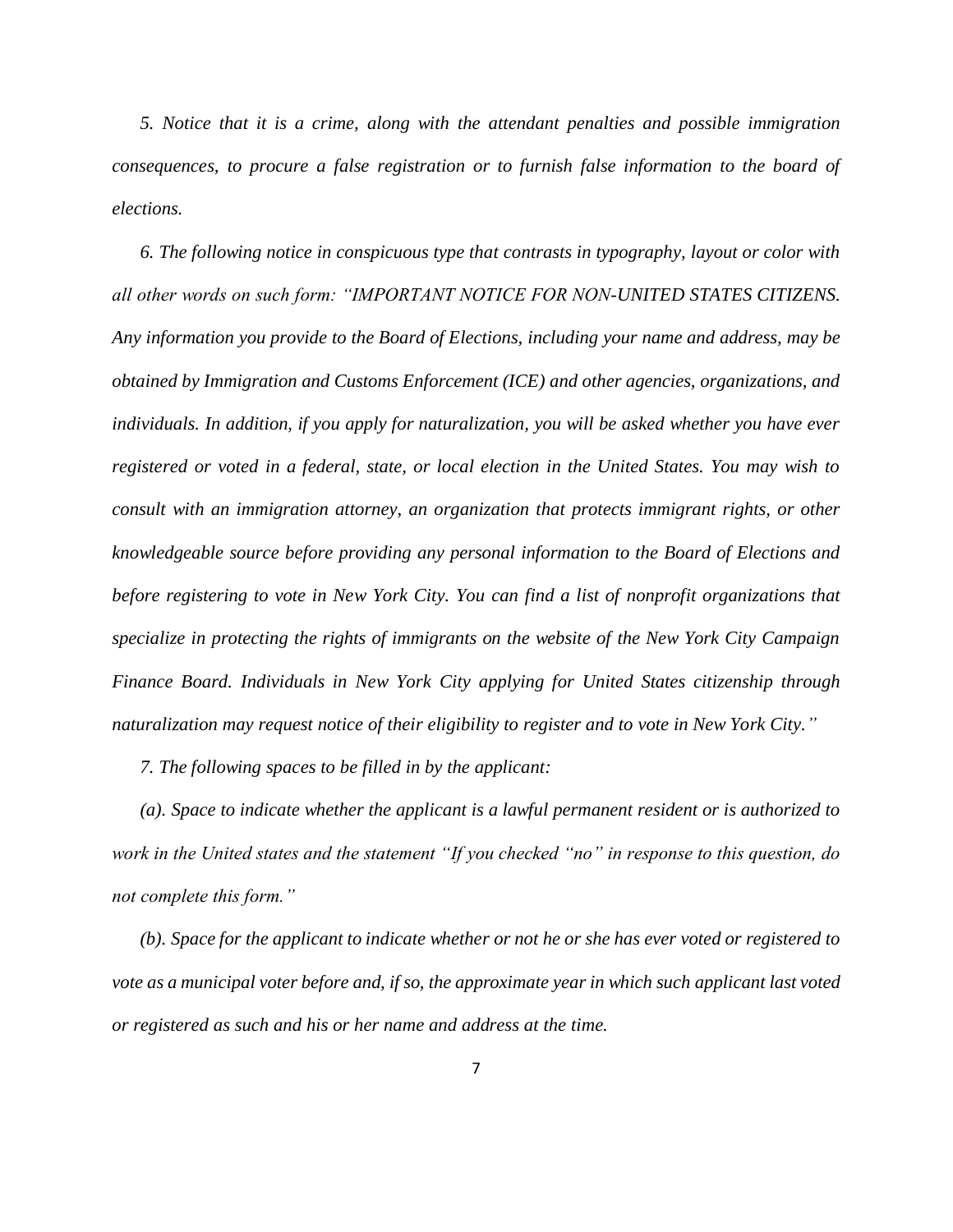*(c). Space for the applicant to execute the form on a line which is clearly labeled "signature of applicant" preceded by the following form of affirmation: "AFFIDAVIT: I swear or affirm that I am a resident of New York City and will have been a resident of New York City for a minimum of 30 consecutive days by the time of the next election, am either a lawful permanent resident or authorized to work in the United States and will only vote at an election at which I maintain such status, and, to the best of my knowledge, I meet all of the requirements to register to vote in New York State except for United States citizenship. This is my signature or mark on the line below. All the information contained on this application is true. I understand that if it is not true I can be convicted and fined up to \$5,000 and/or jailed for up to four years."*

*b. Such form shall contain all information required to be included on the statewide application form for U.S. citizen voters under subdivision 5 of section 5-210 of the election law, except as modified in this section. Such form shall not contain the notice concerning citizenship required pursuant to paragraph (g) of such subdivision or the information required to be included under subparagraphs (i), (vi) and (xii) of paragraph (k) of such subdivision.*

*c. Titles eight and nine of article five of the election law shall not apply to municipal voter registration.* 

*§1057-ff Party affiliations.*

*a. Individuals who enroll in a political party using a municipal voter registration form shall be considered qualified members of that party only for the purposes of municipal elections.*

*b. References to political party member qualifications in the election law shall be construed to include municipal voter qualifications with respect to voting in municipal elections as set forth in this chapter.*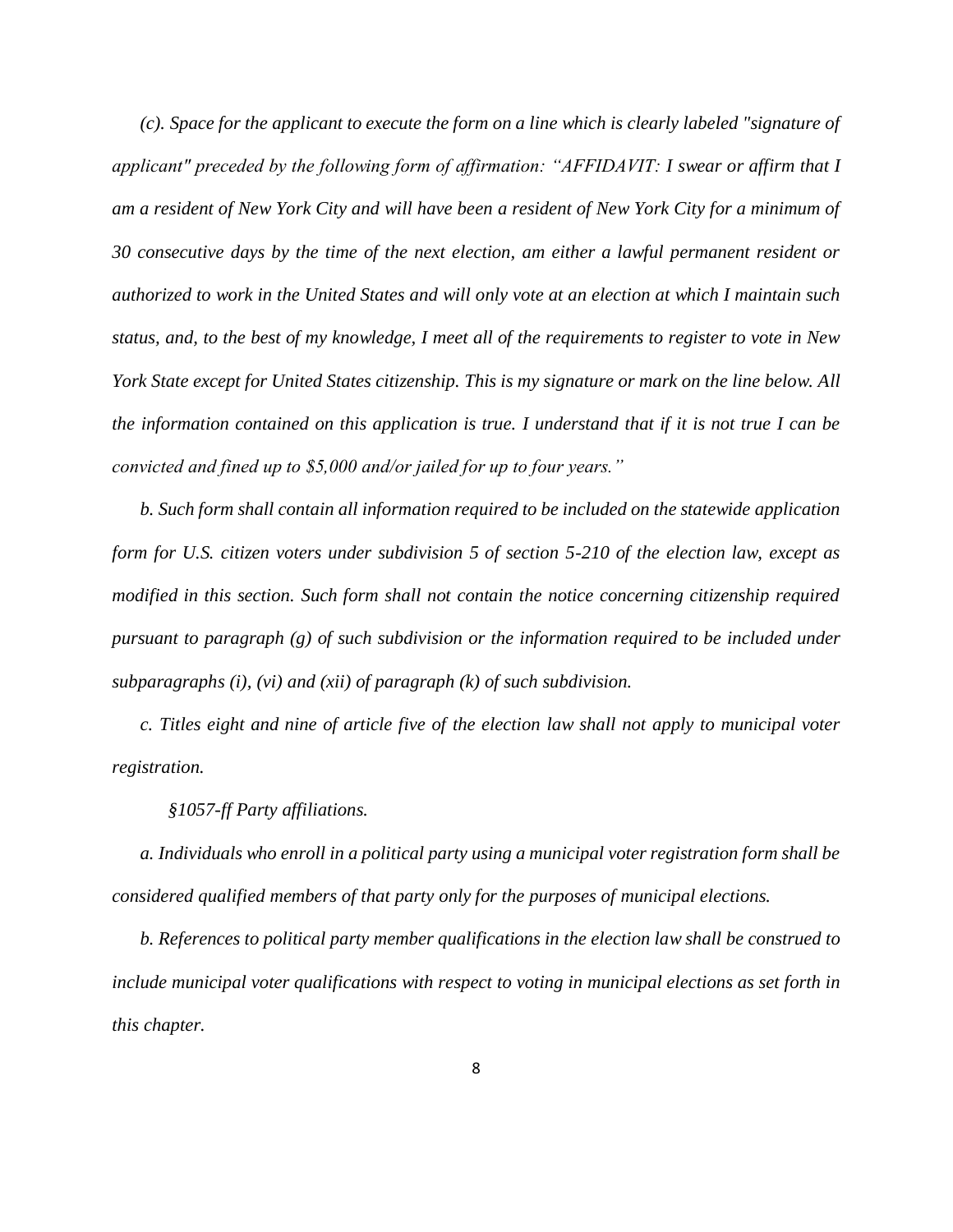*§1057-gg Availability and accessibility of municipal voter registration application forms.* 

*a. The board of elections in the city of New York and the campaign finance board shall coordinate efforts to ensure that municipal voter registration application forms are available at every location where New York state board of elections voter registration application forms are made available pursuant to programs of city agencies, including but not limited to programs implemented pursuant to section 5-211 of the election law and section 1057-a of the charter.* 

*b. The board of elections in the city of New York shall translate the municipal voter registration application form into languages served by such board pursuant to state and federal law in a manner that is consistent with translations of the statewide application form.*

*§1057-hh Absentee ballot procedures.*

*a. The board of elections in the city of New York shall prescribe a standard municipal voter absentee ballot application form that will allow a registered municipal voter to cast an absentee ballot for municipal elections. The use of any application form which substantially complies with the provisions of this section shall be acceptable and any application filed on such a form shall be accepted for filing. Such application form shall contain all information required to be included on the absentee ballot application form for U.S. citizen voters under section 8-400 of the election law, except as modified herein. Such form shall contain the following modifications to section 8-400 of the election law with respect to municipal voting:* 

*1. Paragraph (b) of subdivision 3 of such section shall apply to municipal voting, except that the statement required in such paragraph shall be deemed to be a statement that the applicant is a qualified and registered municipal voter.*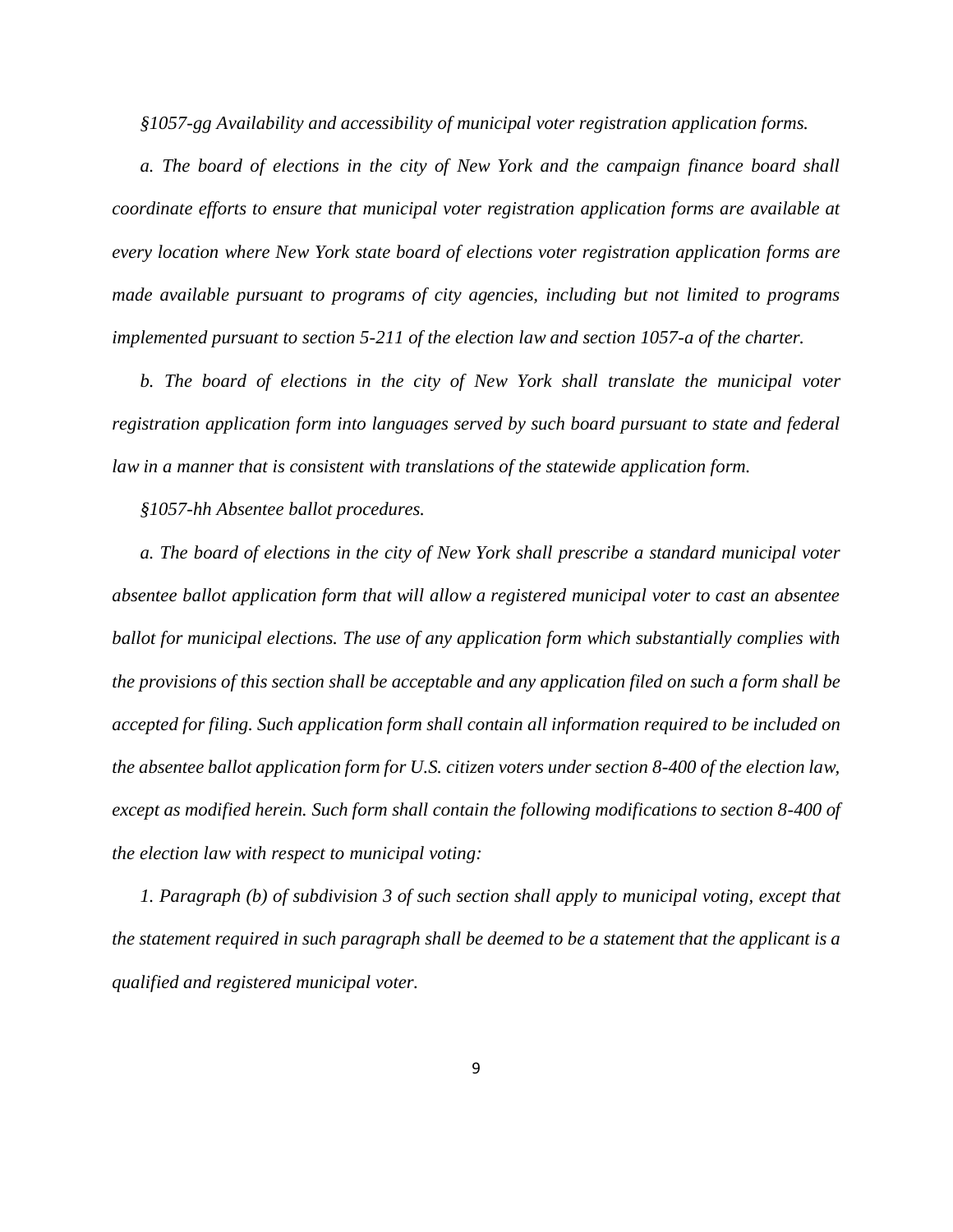*2. Paragraph (d) of subdivision 3 of such section shall apply to municipal voting, except that the application requirements in such paragraph shall be deemed to only permit application for an absentee ballot for municipal elections.*

*3. Subdivision 4 of such section shall apply to municipal voting, except that the application requirements in such paragraph shall be deemed to only permit application for an absentee ballot for municipal elections.*

*b. Upon receipt of a municipal voter absentee ballot application form, the board of elections shall forthwith determine upon such inquiry as it deems proper whether the applicant is qualified to vote and receive an absentee ballot under the election law as modified by this chapter, and if it finds the applicant is not so qualified it shall reject the application after investigation as provided in section 8-402 of the election law as further modified by this chapter.*

*c. The board of elections in the city of New York shall translate the municipal voter absentee ballot application form into languages served by such board pursuant to state and federal law in a manner that is consistent with translations of municipal voter registration application form.*

*d. Whenever a municipal election occurs on the same date and in the same district as an election in which a municipal voter is not eligible to vote, the board of elections in the city of New York shall produce separate municipal absentee ballots containing only municipal elections to be distributed only to municipal absentee voters on such date and in such district. Such municipal absentee ballots shall be, as nearly as practicable, in the same form as the municipal ballot to be voted in the district during early voting and election day as required by section 1057-dd, except that such municipal absentee ballot need not have a stub, and shall have the words "Municipal Absentee Ballot", endorsed thereon.*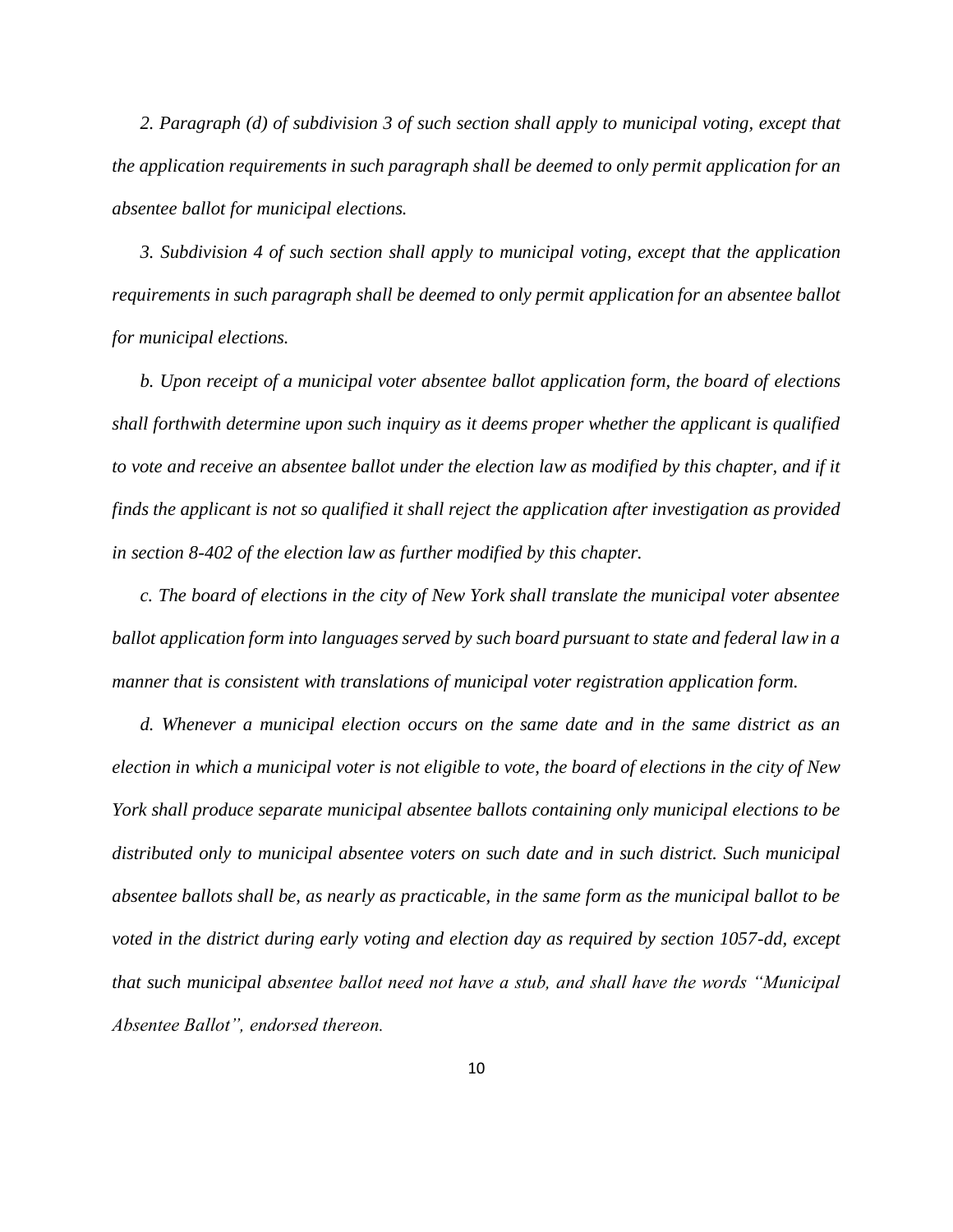*e. Section 7-122 of the election law shall apply to absentee ballots and municipal absentee ballots mailed to municipal voters, except that the affirmation of United States citizenship in subdivision six of such section shall not apply to an inner affirmation envelope included with an absentee ballot or municipal absentee ballot distributed to a municipal voter and shall be replaced with an affirmation stating that the undersigned is qualified to vote under this chapter.*

*f. The board of elections in the city of New York may prescribe a separate absentee ballot for military voters who are municipal voters consistent with section 7-123 of the election law, but omitting the otherwise required affirmation of United States citizenship and replacing it with an affirmation that the military voter meets the qualifications of a municipal voter under this chapter.* 

*§1057-ii Registration and enrollment.*

*a. Registration and enrollment deadlines for municipal voters in each municipal election shall be the same as the deadlines in the election law for U.S. citizen voters in such elections.* 

*b. Section 5-214 of the election law shall apply to registered municipal voters, except that with respect to municipal voters, the registration card under such section shall be marked with an "M" and contain a statement that it is for municipal voting only.*

*§1057-jj Municipal voter notification. The board of elections in the city of New York shall create and implement a notification system for municipal voters that is consistent with the requirements of section 5-210 of the election law and section 1057-d of the charter with respect to U.S. citizen voters.*

*§1057-kk Notification of ability to cancel registration. The board of elections in the city of New York shall, simultaneously with providing written confirmation of registration to vote as part of the notification system created and implemented under section 1057-jj, provide written notice of*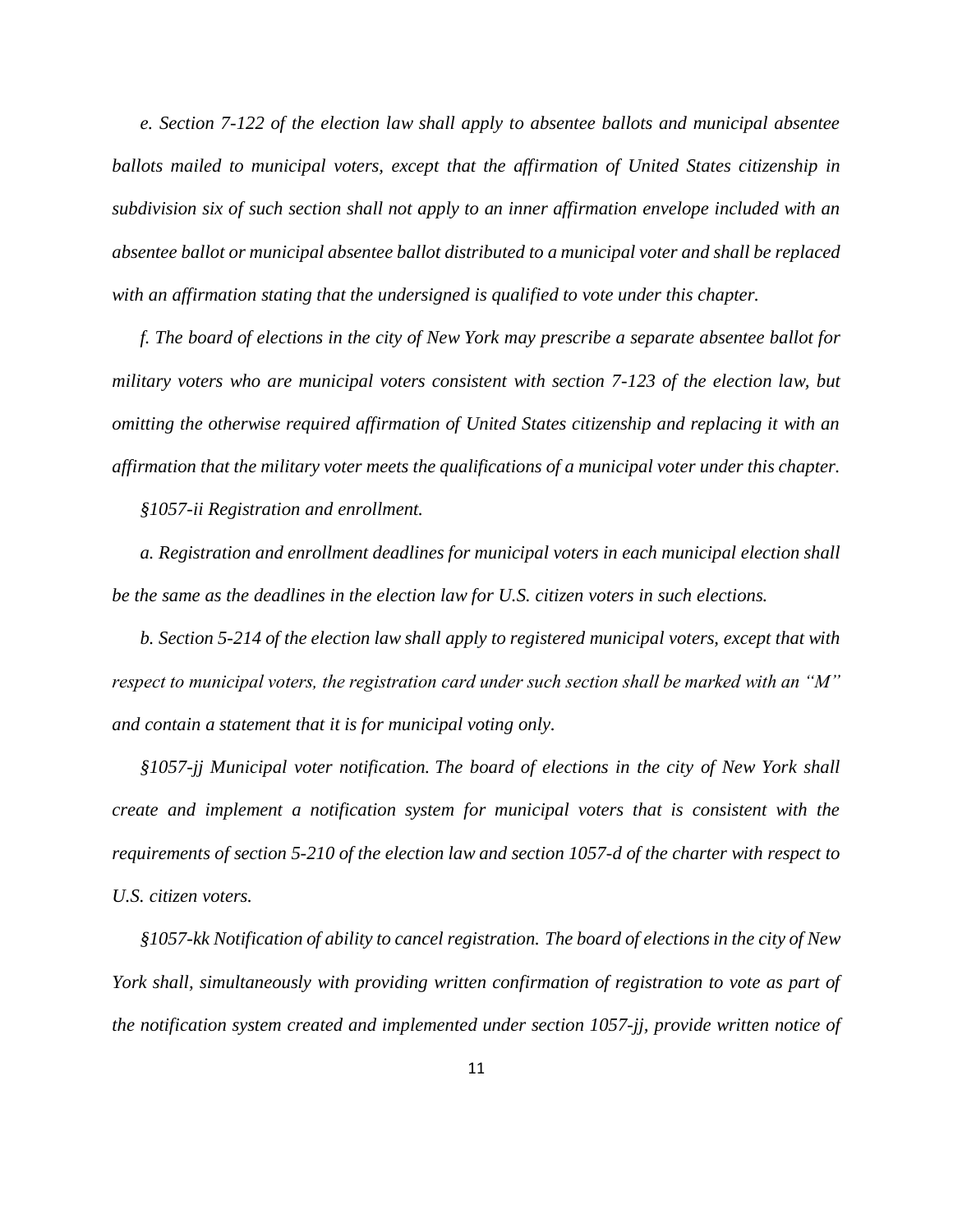*municipal voter qualifications and a form with the name and address of the registrant which may be returned to the board by the registrant to cancel the registration.*

*§1057-ll Notification for individuals applying for citizenship. Any city agency that has entered into a contract with an organization that includes, as part of such contract, provision of assistance to individuals in New York city regarding applying for United States citizenship through naturalization, shall request any such organization to provide notice to such individuals of their eligibility register and to vote in New York city pursuant to this chapter.* 

*§1057-mm Change of address procedures. The board of elections in the city of New York shall, consistent with section 5-208 of the election law as modified by this section, transfer the registration and enrollment of a municipal voter for whom it receives a notice of change of address to another address in New York city, or for any municipal voter who submits a municipal ballot in an affidavit ballot envelope which sets forth such a new address.*

*§1057-nn Confidentiality.* 

*a. No inquiry shall be made as to the immigration status of a potential municipal voter or municipal voter, other than to verify the identity of the municipal voter and ascertain whether he or she is qualified to vote under the election law as modified by this chapter. If such information is volunteered to any city employee, it shall not be recorded or shared with any other federal, state, or local agency, or with the public, except as otherwise required by law.*

*b. All federal, state, and local confidentiality laws and policies that pertain to U.S. citizen voters shall also apply to municipal voters.*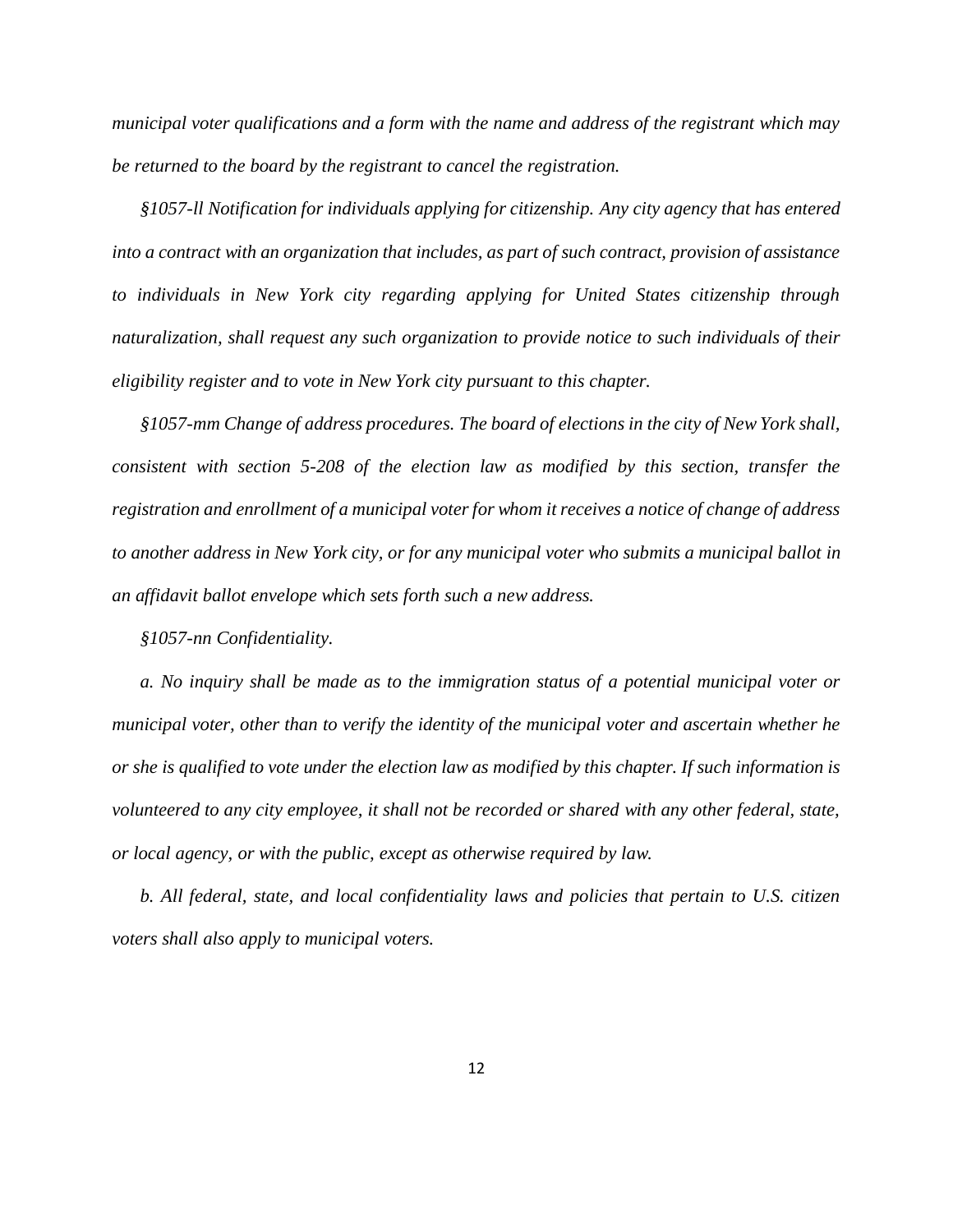*c. No municipal voter shall be asked to produce photographic identification or proof of address as a prerequisite for voter registration, except as otherwise required by this chapter or state or federal law.*

*d. Lists of municipal voters shall not be published, distributed or otherwise provided to the public by the board of elections in the city of New York or any other governmental agency separately or distinctly from a complete voter registration list of voters qualified to vote in a municipal election in New York city or a political subdivision thereof.*

*§1057-oo Community participation.*

*a. The board of elections in the city of New York and the campaign finance board shall consult regularly with appropriate organizations, including advocacy groups and community associations, in the implementation of this chapter. Such boards shall work with such organizations to carry out community education programs regarding requirements for eligibility to vote pursuant to this chapter, including such eligibility of individuals who have applied for United States citizenship.*

*b. The campaign finance board shall maintain on its website a list of nonprofit organizations that specialize in protecting the rights of immigrants and are able to provide potential municipal voters with information about the immigration and other consequences of registering to vote as a municipal voter under this chapter.*

*§1057-pp Transitioning to citizenship. Municipal voters who are registered to vote under this chapter and who subsequently become United States citizens shall remain qualified to vote under this provision until such time as they no longer meet the qualifications set forth in this chapter or until they register to vote on a New York state board of elections voter registration form. Upon*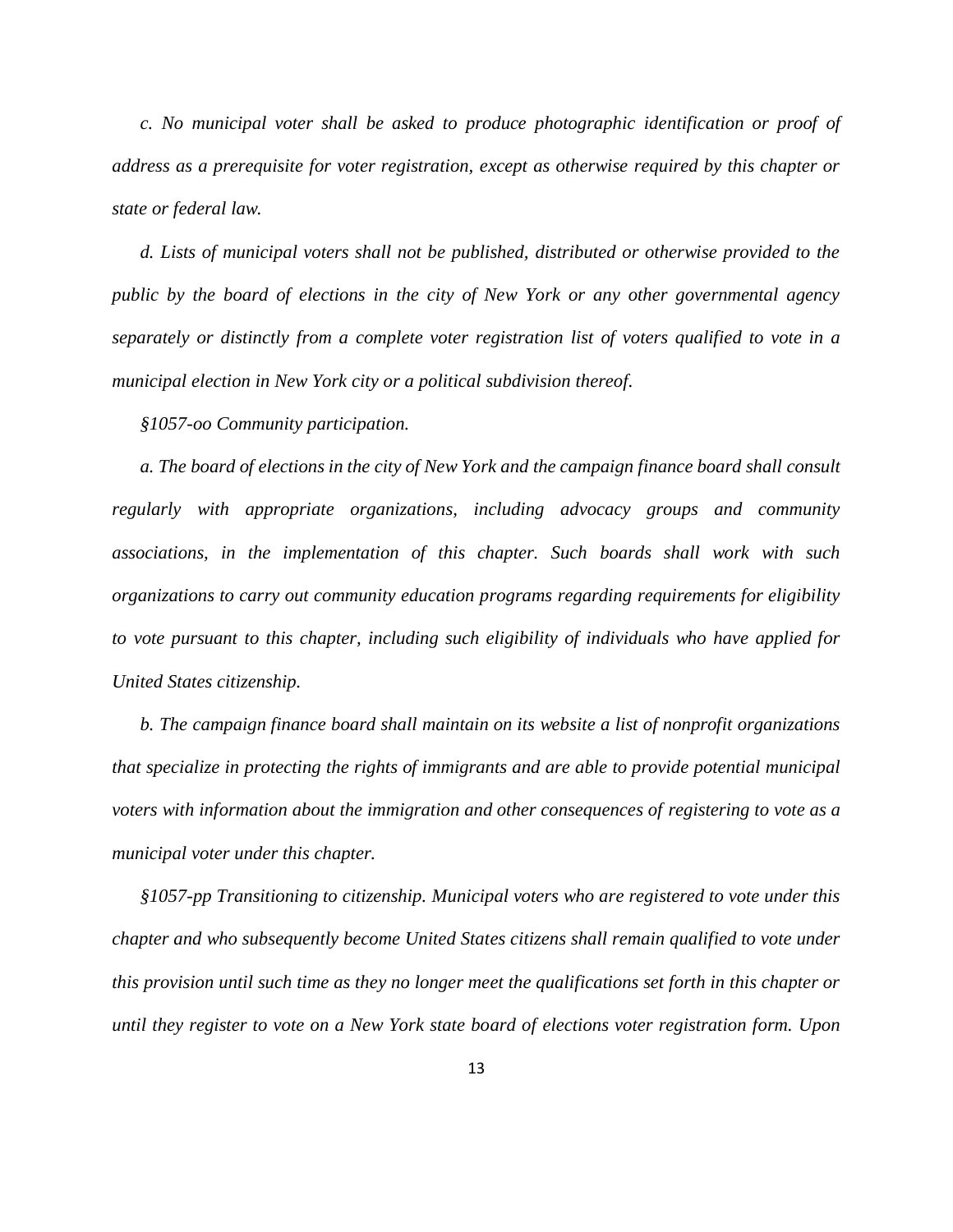*filing of an individual's New York state voter registration form, such individual's existing municipal voter registration shall become invalid.*

*§1057-qq Challenges. Any municipal voter's qualifications to register to vote under this chapter may be challenged according to the terms of the election law, except that "The Qualification Oath" in section 8-504 of the election law shall not be administered to municipal voters, and shall be replaced with the following "Municipal Voter Qualification Oath" to read: "You do swear (or affirm) that you are eighteen years of age or older, that you are a lawful permanent resident or authorized to work in the United States, that you are a resident of New York city, that you still reside at the same address from which you have been duly registered in this election district, that you have not voted at this election, and that you do not know of any reason why you are not qualified to vote at this election. You do further declare that you are aware that it is a crime to make any false statement and that all the statements you have made to the board have been true and that you understand that a false statement is perjury and, if you make such a false statement, you will be guilty of a misdemeanor."*

*§1057-rr State and federal elections. Nothing in this chapter shall be construed so as to confer upon municipal voters the right to vote for any state or federal office or political party position or on any state or federal ballot question.*

*§1057-ss Violations.* 

*a. Any person who knowingly and willfully violates any provision of this section of the charter which violation is not specifically covered by section 17-168 or any other provision of article seventeen of the election law is guilty of a misdemeanor.*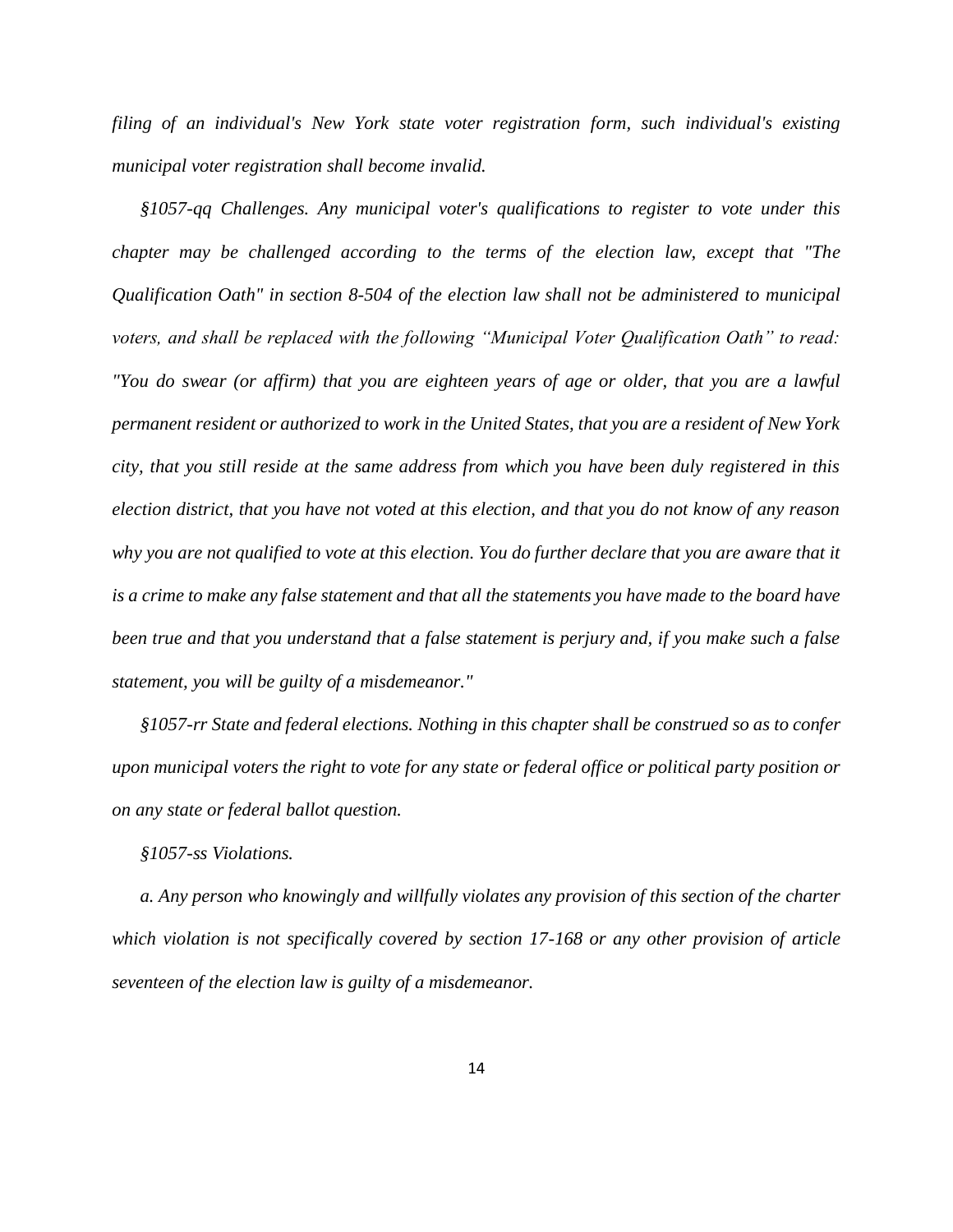*b. A public officer or employee who knowingly and willfully omits, refuses or neglects to perform any act required of such public officer or employee by this chapter, who knowingly and willfully refuses to permit the doing of any act authorized by this chapter, or who knowingly and willfully hinders, or delays or attempts to hinder or delay the performance of such an act is, if not otherwise subject to section 17-128 of the election law or any other law, guilty of a misdemeanor.*

*c. Any person convicted of a misdemeanor under this section shall be punished by imprisonment for not more than one year, or by a fine of not less than one hundred dollars nor more than five hundred dollars, or by both such fine and imprisonment.*

*§1057-tt Advisory group.* 

*a. There shall be an advisory group to provide recommendations regarding any problems or potential improvements with respect to municipal voting.*

*b. The advisory group shall consist of five members appointed for a term of two years as follows:*

*1. The public advocate, who shall be the chairperson of the advisory group;*

2. Two members appointed by the mayor, chosen from among individuals representing *community based organizations; and*

*3. Two members appointed by the speaker of the council, chosen from among individuals representing community based organizations.*

*c. Membership in the advisory group shall not constitute the holding of a public office, and members of the advisory group shall not be required to take or file oaths of office before serving on the advisory group. No person shall receive compensation for service on the advisory group,*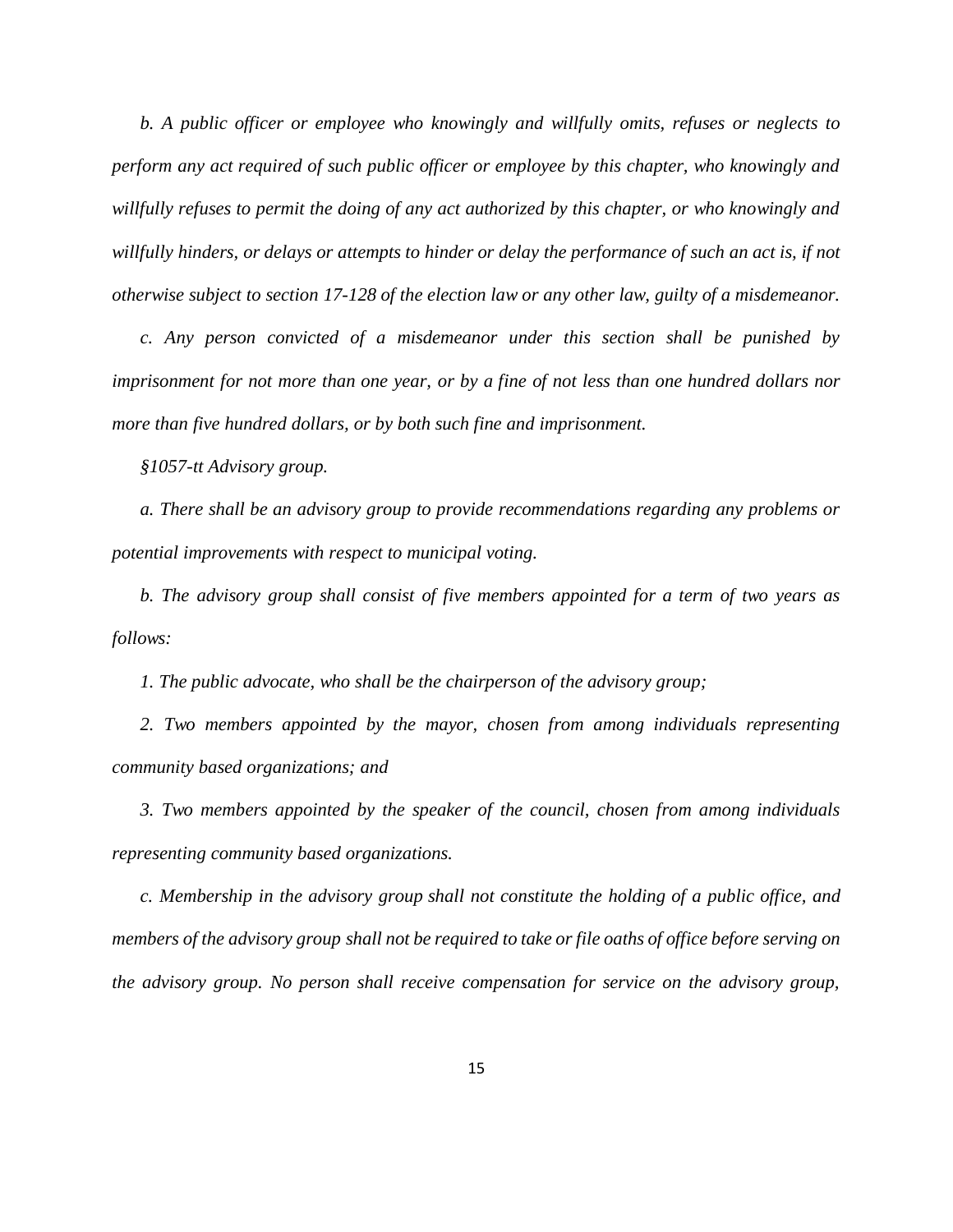*except that each member shall be allowed actual and necessary expenses to be audited in the same manner as other city charges.*

*d. Members of the advisory group shall be appointed within 60 days after the effective date of this local law. No member shall be removed except for cause by the appointing authority. In the event of a vacancy during the term of an appointed member, a successor shall be selected in the same manner as the original appointment.*

*e. The mayor may designate one or more agencies to provide staffing and other administrative support to the advisory group.*

*f. The advisory group shall be required to meet no less than semiannually and shall create a dedicated website to enable ongoing solicitation of public feedback.*

*g. No later than December 1, 2023, and annually thereafter, the advisory group shall prepare a report of its findings and recommendations with respect to the voting process carried out under this chapter and submit such report to the mayor and speaker of the council.* 

*§ 1057-uu. Petitioning. Municipal voters shall be deemed qualified or registered voters, and enrolled voters where they have chosen to enroll in a political party, for purposes of signing and witnessing petitions in relation to designation and nomination for municipal offices and in relation to municipal referenda but shall not be otherwise be so deemed pursuant to applicable provisions of the election law or any other law.*

*§ 1057-vv Registration confirmation letters. The board of elections in the city of New York shall, upon request, provide any pre-registered municipal voter, registered municipal voter or formerly-registered municipal voter with a letter confirming the dates during which such*